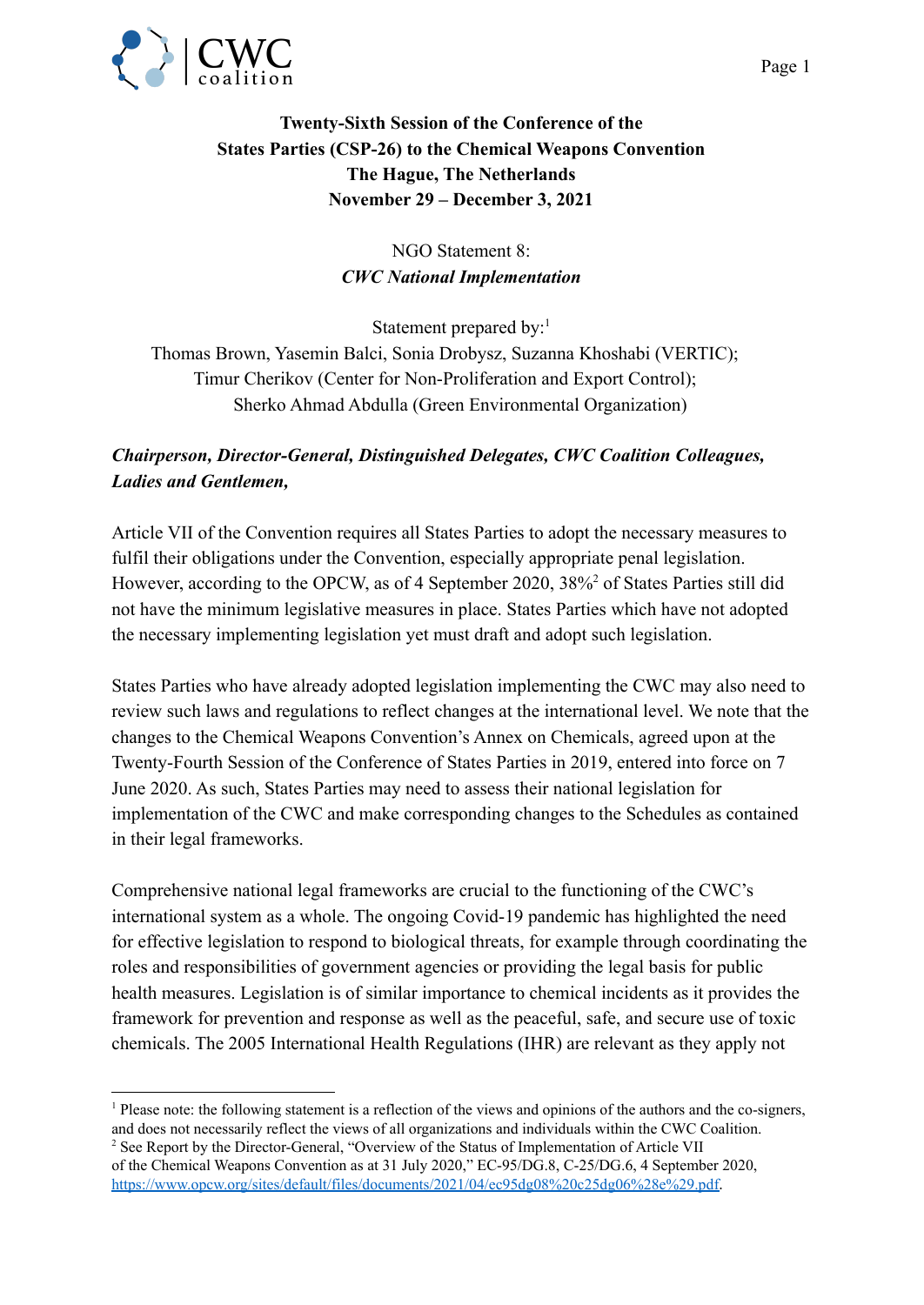

only to the public health response to Covid-19 but also to the response to chemical incidents as well. States Parties should therefore ensure their full implementation at the national level.

We note the importance of assistance tools and programmes in relation to implementation of the CWC and the crucial work of the OPCW. States Parties should make use of available assistance activities where appropriate, to ensure that they have comprehensive legislation to implement the CWC. Training and awareness raising are also key components of implementation, allowing relevant stakeholders to gain sufficient knowledge about the Convention. Education activities addressing multiple uses of chemistry and training programmes on chemical safety and security are vital initiatives and we commend the work of the OPCW in this area. Civil society also plays a role in CWC awareness raising, training and legislative assistance. States Parties are therefore encouraged to continue to engage with members of this community to further national implementation of the Convention.

Further, cooperation between States Parties can help to advance the drafting of implementing legislation. There can be many different approaches to implementing the provisions of the Convention nationally, and States Parties are encouraged to share their practical experiences to provide lessons learned to other States. Regional initiatives can be important in this regard to demonstrate regional approaches to legislation. States Parties must also report any laws and regulations to the OPCW, to ensure that the relevant data at the international level remains up to date.

We note that other treaties that address terrorism, civil aviation and maritime navigation further include provisions prohibiting chemical weapons, and as such are relevant to the CWC framework. There are also a number of environmental treaties and non-binding instruments that are relevant to the broader issue of chemical safety and security and as mentioned the IHR are applicable to chemical incidents. CWC States Parties are therefore urged to consider adherence to these international instruments and to implement them in their national law.

Overall, we strongly encourage CWC States Parties to enhance national implementation of the Convention and seek international assistance where necessary. The pandemic has undoubtedly affected the provision of assistance, but we have all gained experience in adapting to working virtually and will continue to make use of this where useful. International collaboration is critical to furthering legislative implementation of the Convention, and comprehensive national frameworks serve to strengthen the CWC system as a whole.

Thank you for your attention, and we request that this statement be made part of the official CSP published proceedings.